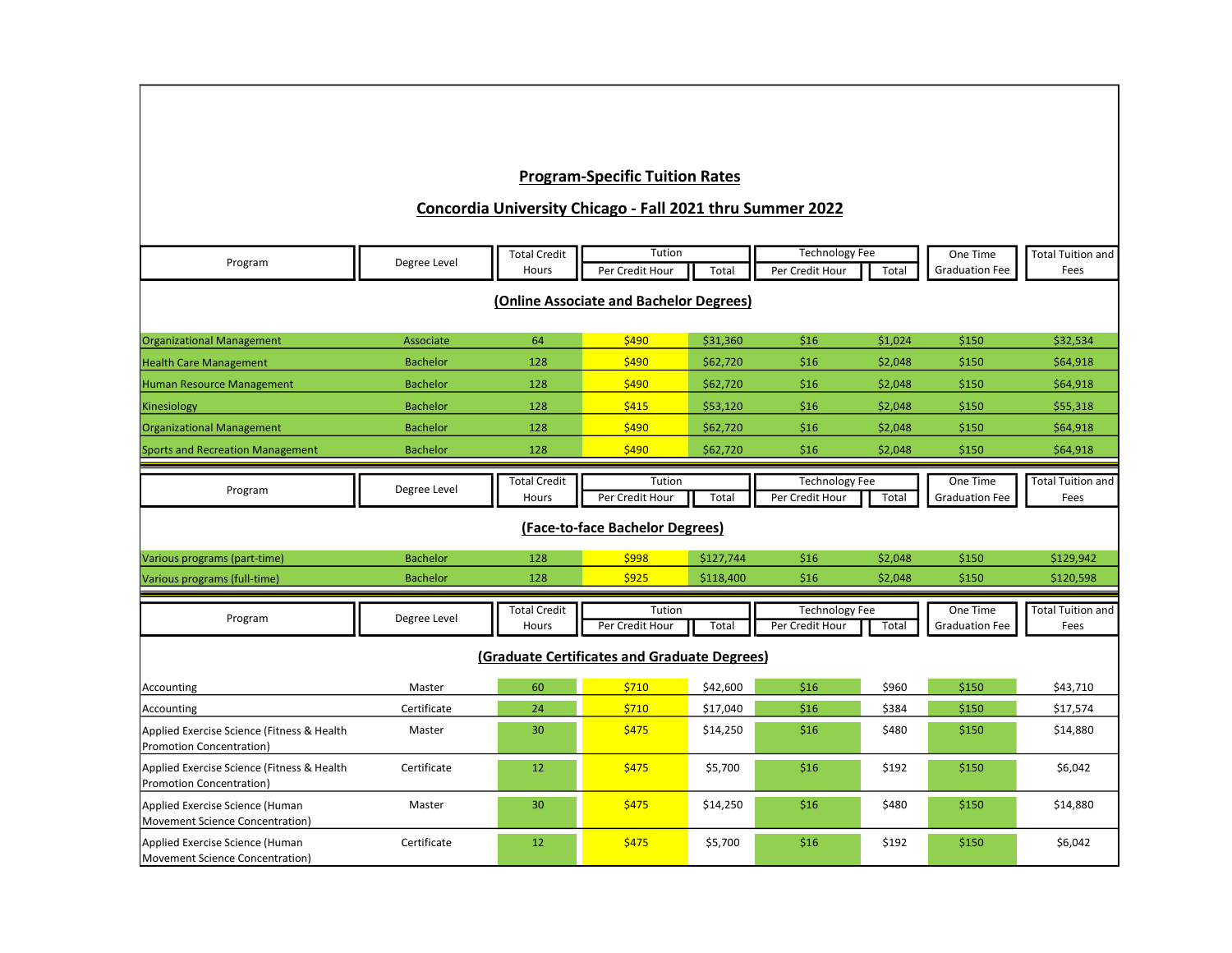| Program                                                                   | Degree Level | <b>Total Credit</b> | Tution          |          | <b>Technology Fee</b> |       | One Time              | <b>Total Tuition and</b> |
|---------------------------------------------------------------------------|--------------|---------------------|-----------------|----------|-----------------------|-------|-----------------------|--------------------------|
|                                                                           |              | Hours               | Per Credit Hour | Total    | Per Credit Hour       | Total | <b>Graduation Fee</b> | Fees                     |
| Applied Exercise Science (Sports Nutrition<br>Centration)                 | Master       | 30                  | \$475           | \$14,250 | \$16                  | \$480 | \$150                 | \$14,880                 |
| Applied Exercise Science (Sports Nutrition<br>Centration)                 | Certificate  | 15                  | \$475           | \$7,125  | \$16                  | \$240 | \$150                 | \$7,515                  |
| Applied Exercise Science (Sports<br>Performance & Training Concentration) | Master       | 30                  | \$475           | \$14,250 | \$16                  | \$480 | \$150                 | \$14,880                 |
| Applied Exercise Science (Sports<br>Performance & Training Concentration) | Certificate  | 12                  | \$475           | \$5,700  | \$16                  | \$192 | \$150                 | \$6,042                  |
| Applied Exercise Science (Strength &<br>Conditioning Concentration)       | Master       | 30                  | \$475           | \$14,250 | \$16                  | \$480 | \$150                 | \$14,880                 |
| Applied Exercise Science (Strength &<br>Conditioning Concentration)       | Certificate  | 12                  | \$475           | \$5,700  | \$16                  | \$192 | \$150                 | \$6,042                  |
| Blended & Online Teaching for Pre-K-12<br>Educators                       | Master       | 30                  | \$460           | \$13,800 | \$16                  | \$480 | \$150                 | \$14,430                 |
| Chief School Business Official                                            | Master       | 42                  | \$710           | \$29,820 | \$16                  | \$672 | \$150                 | \$30,642                 |
| Chief School Business Official                                            | Certificate  | 30                  | \$710           | \$21,300 | \$16                  | \$480 | \$150                 | \$21,930                 |
| <b>Christian Education</b>                                                | Master       | 33                  | \$635           | \$20,955 | \$16                  | \$528 | \$150                 | \$21,633                 |
| Church Music                                                              | Master       | 33                  | \$635           | \$20,955 | \$16                  | \$528 | \$150                 | \$21,633                 |
| Church/Not-for-profit                                                     | Certificate  | 12                  | \$710           | \$8,520  | \$16                  | \$192 | \$150                 | \$8,862                  |
| <b>Clinical Mental Health Counseling</b>                                  | Master       | 60                  | \$535           | \$32,100 | \$16                  | \$960 | \$150                 | \$33,210                 |
| <b>Computer Science</b>                                                   | Master       | 36                  | \$710           | \$25,560 | \$16                  | \$576 | \$150                 | \$26,286                 |
| Couple & Family Relational                                                | Certificate  | 15                  | \$625           | \$9,375  | \$16                  | \$240 | \$150                 | \$9,765                  |
| Criminal Justice: Policing Policy                                         | Certificate  | 12                  | \$625           | \$7,500  | \$16                  | \$192 | \$150                 | \$7,842                  |
| Curriculum & Instruction                                                  | Master       | 30                  | \$505           | \$15,150 | \$16                  | \$480 | \$150                 | \$15,780                 |
| Curriculum & Instruction w/ ESL & Bilingual<br>Endorsement                | Master       | 33                  | \$505           | \$16,665 | \$16                  | \$528 | \$150                 | \$17,343                 |
| Curriculum & Instruction w/ ESL<br>Endorsement                            | Master       | 30                  | \$505           | \$15,150 | \$16                  | \$480 | \$150                 | \$15,780                 |
| <b>Cybersecurity Governance</b>                                           | Master       | 12                  | \$710           | \$8,520  | \$16                  | \$192 | \$150                 | \$8,862                  |
| <b>Cybersecurity Governance</b>                                           | Certificate  | 12                  | \$710           | \$8,520  | \$16                  | \$192 | \$150                 | \$8,862                  |
| Deaconess                                                                 | Certificate  | 15                  | \$635           | \$9,525  | \$16                  | \$240 | \$150                 | \$9,915                  |
| Differentiated Instruction                                                | Master       | 30                  | \$505           | \$15,150 | \$16                  | \$480 | \$150                 | \$15,780                 |
| <b>Digital Marketing</b>                                                  | Master       | 48                  | \$710           | \$34,080 | \$16                  | \$768 | \$150                 | \$34,998                 |
| <b>Digital Marketing</b>                                                  | Certificate  | 12                  | \$710           | \$8,520  | \$16                  | \$192 | \$150                 | \$8,862                  |
| Early Childhood Education                                                 | Master       | 30                  | \$505           | \$15,150 | \$16                  | \$480 | \$150                 | \$15,780                 |
| Early Childhood Special Education                                         | Master       | 30                  | \$505           | \$15,150 | \$16                  | \$480 | \$150                 | \$15,780                 |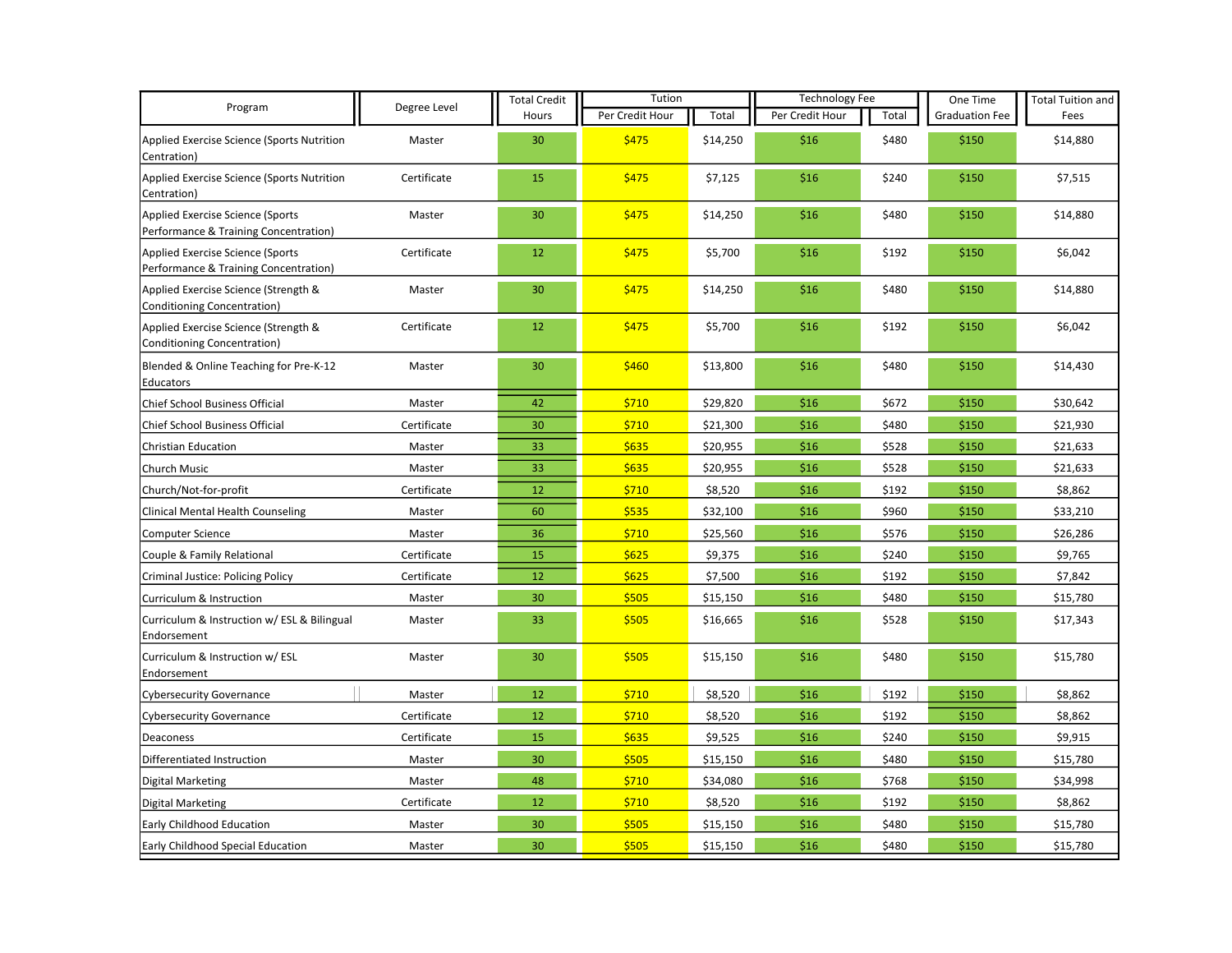| Program                                           | Degree Level      | <b>Total Credit</b> | Tution          |          | <b>Technology Fee</b> |       | One Time              | <b>Total Tuition and</b> |
|---------------------------------------------------|-------------------|---------------------|-----------------|----------|-----------------------|-------|-----------------------|--------------------------|
|                                                   |                   | Hours               | Per Credit Hour | Total    | Per Credit Hour       | Total | <b>Graduation Fee</b> | Fees                     |
| Early Childhood Special Education                 | Certificate       | 12                  | \$505           | \$6,060  | \$16                  | \$192 | \$150                 | \$6,402                  |
| <b>Education Studies</b>                          | Master            | 30                  | \$510           | \$15,300 | \$16                  | \$480 | \$150                 | \$15,930                 |
| Education Technology: Curriculum &<br>Instruction | Master            | 30                  | \$505           | \$15,150 | \$16                  | \$480 | \$150                 | \$15,780                 |
| Education Technology: Leadership                  | Master            | 30                  | \$505           | \$15,150 | \$16                  | \$480 | \$150                 | \$15,780                 |
| <b>Educational Administration</b>                 | Master            | 30                  | \$505           | \$15,150 | \$16                  | \$480 | \$150                 | \$15,780                 |
| <b>Educational Technology</b>                     | Master            | 30                  | \$505           | \$15,150 | \$16                  | \$480 | \$150                 | \$15,780                 |
| <b>Elementary Education</b>                       | Master            | 48                  | \$510           | \$24,480 | \$16                  | \$768 | \$150                 | \$25,398                 |
| English as a Second Language                      | Master            | 33                  | \$505           | \$16,665 | \$16                  | \$528 | \$150                 | \$17,343                 |
| Entrepreneurship                                  | Master            | 51                  | \$710           | \$36,210 | \$16                  | \$816 | \$150                 | \$37,176                 |
| Entrepreneurship                                  | Certificate       | 12                  | \$710           | \$8,520  | \$16                  | \$192 | \$150                 | \$8,862                  |
| <b>ESL</b>                                        | Certificate       | 18                  | \$505           | \$9,090  | \$16                  | \$288 | \$150                 | \$9,528                  |
| <b>ESL and Bilingual</b>                          | Certificate       | 21                  | \$505           | \$10,605 | \$16                  | \$336 | \$150                 | \$11,091                 |
| Finance                                           | Master            | 48                  | \$710           | \$34,080 | \$16                  | \$768 | \$150                 | \$34,998                 |
| Finance                                           | Certificate       | 12                  | \$710           | \$8,520  | \$16                  | \$192 | \$150                 | \$8,862                  |
| Gerontology                                       | Master            | 33                  | \$515           | \$16,995 | \$16                  | \$528 | \$150                 | \$17,673                 |
| Gerontology                                       | Certificate       | 15                  | \$515           | \$7,725  | \$16                  | \$240 | \$150                 | \$8,115                  |
| Grant Writing, Mngmnt, & Evaluation               | Master            | 30                  | \$460           | \$13,800 | \$16                  | \$480 | \$150                 | \$14,430                 |
| Healthcare                                        | Master            | 48                  | \$710           | \$34,080 | \$16                  | \$768 | \$150                 | \$34,998                 |
| <b>Healthcare Mngmnt</b>                          | Master            | 48                  | \$710           | \$34,080 | \$16                  | \$768 | \$150                 | \$34,998                 |
| <b>Healthcare Mngmnt</b>                          | Certificate       | 12                  | \$710           | \$8,520  | \$16                  | \$192 | \$150                 | \$8,862                  |
| Human Resource Mngmt                              | Master/DOCToRATE? | 33                  | \$460           | \$15,180 | \$16                  | \$528 | \$150                 | \$15,858                 |
| Human Resource Mngmnt                             | Certificate       | 15                  | \$635           | \$9,525  | \$16                  | \$240 | \$150                 | \$9,915                  |
| Human Service Administration                      | Master            | 33                  | \$460           | \$15,180 | \$16                  | \$528 | \$150                 | \$15,858                 |
| <b>Human Services</b>                             | Master            | 33                  | \$460           | \$15,180 | \$16                  | \$528 | \$150                 | \$15,858                 |
| IL Principal Preparation                          | Master            | 33                  | \$535           | \$17,655 | \$16                  | \$528 | \$150                 | \$18,333                 |
| IL Teacher Leader Endorsement                     | Master            | 30                  | \$535           | \$16,050 | \$16                  | \$480 | \$150                 | \$16,680                 |
| Instructional Design & Technology                 | Master            | 30                  | \$505           | \$15,150 | \$16                  | \$480 | \$150                 | \$15,780                 |
| Leadership & Change Mngmnt                        | Master            | 33                  | \$460           | \$15,180 | \$16                  | \$528 | \$150                 | \$15,858                 |
| Leadership & Change Mngmnt                        | Certificate       | 12                  | \$460           | \$5,520  | \$16                  | \$192 | \$150                 | \$5,862                  |
| Leadership Studies (Healthcare<br>Specialization) | Master            | 33                  | \$460           | \$15,180 | \$16                  | \$528 | \$150                 | \$15,858                 |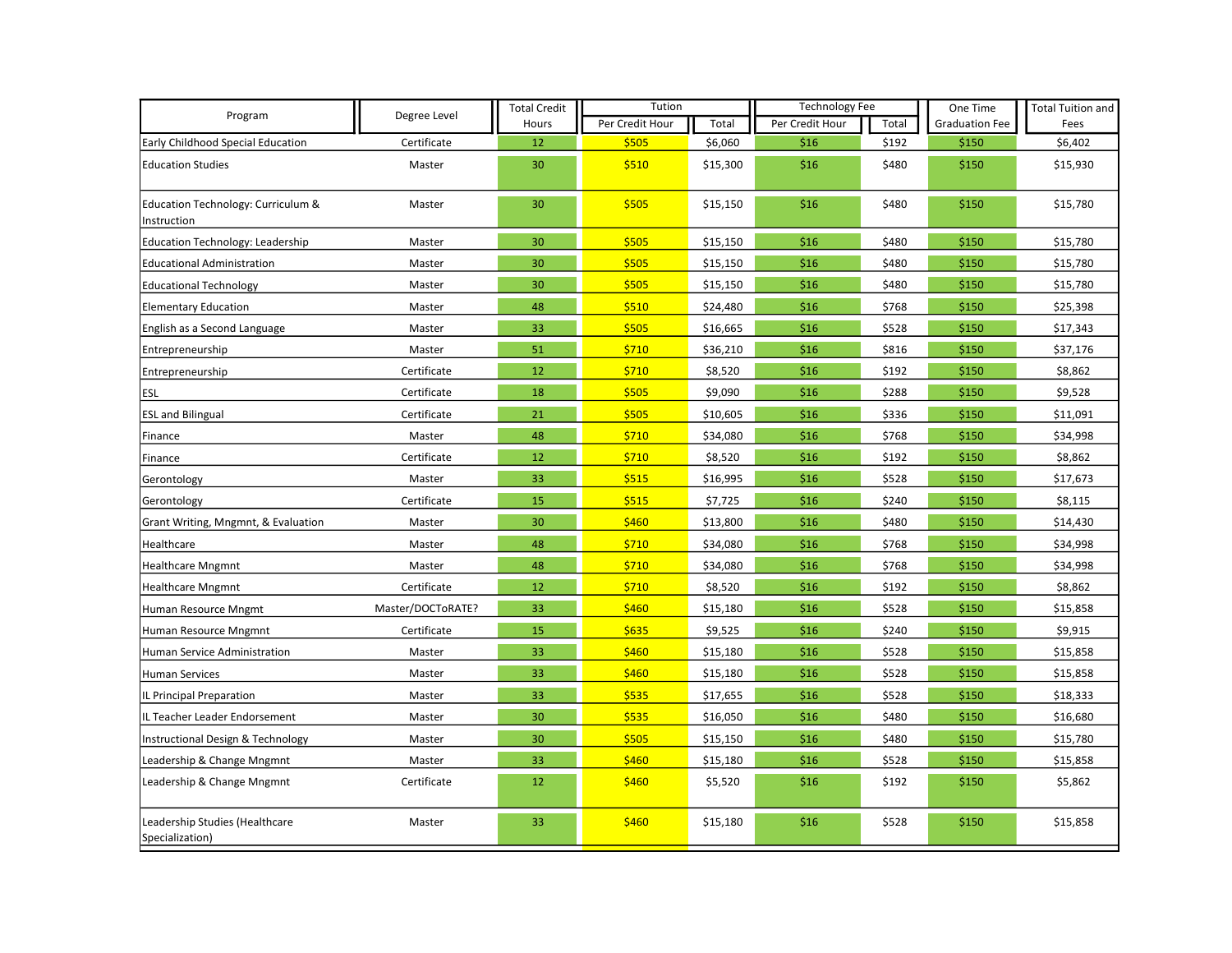|                                                                                             | Degree Level | <b>Total Credit</b><br>Hours | Tution          |          | <b>Technology Fee</b> |       | One Time              | <b>Total Tuition and</b> |
|---------------------------------------------------------------------------------------------|--------------|------------------------------|-----------------|----------|-----------------------|-------|-----------------------|--------------------------|
| Program                                                                                     |              |                              | Per Credit Hour | Total    | Per Credit Hour       | Total | <b>Graduation Fee</b> | Fees                     |
| Leadership Studies (Higher Education<br>Specialization)                                     | Master       | 33                           | \$460           | \$15,180 | \$16                  | \$528 | \$150                 | \$15,858                 |
| Leadership Studies (Knowledge<br>Management Specialization)                                 | Master       | 33                           | \$460           | \$15,180 | \$16                  | \$528 | \$150                 | \$15,858                 |
| Leadership Studies (Organizational<br>Specialization)                                       | Master       | 33                           | \$460           | \$15,180 | \$16                  | \$528 | \$150                 | \$15,858                 |
| Master of Business Administration                                                           | Master       | 36                           | \$710           | \$25,560 | \$16                  | \$576 | \$150                 | \$26,286                 |
| Music                                                                                       | Master       | 33                           | \$635           | \$20,955 | \$16                  | \$528 | \$150                 | \$21,633                 |
| Not-for-Profit Mngmnt                                                                       | Master       | 48                           | \$710           | \$34,080 | \$16                  | \$768 | \$150                 | \$34,998                 |
| OH Principal Licensure - Graduate License                                                   | Certificate  | 30                           | \$425           | \$12,750 | \$16                  | \$480 | \$150                 | \$13,380                 |
| OH Reading Endorsement - Graduate<br>Endorsement                                            | Certificate  | 15                           | \$425           | \$6,375  | \$16                  | \$240 | \$150                 | \$6,765                  |
| OH Superintendent Licensure - Graduate<br>License                                           | Certificate  | 15                           | \$525           | \$7,875  | \$16                  | \$240 | \$150                 | \$8,265                  |
| OH Teacher Leadership Post-Master's<br><b>Endorsement - Graduate Endorsement</b>            | Certificate  | 12                           | \$425           | \$5,100  | \$16                  | \$192 | \$150                 | \$5,442                  |
| OR Preliminary Administrator License -<br>Graduate License                                  | Certificate  | 21                           | \$525           | \$11,025 | \$16                  | \$336 | \$150                 | \$11,511                 |
| Parish Music                                                                                | Certificate  | 36                           | \$635           | \$22,860 | \$16                  | \$576 | \$150                 | \$23,586                 |
| Piano Pedagogy                                                                              | Certificate  | 15                           | \$635           | \$9,525  | \$16                  | \$240 | \$150                 | \$9,915                  |
| <b>Political Science</b>                                                                    | Certificate  | 12                           | \$635           | \$7,620  | \$16                  | \$192 | \$150                 | \$7,962                  |
| Political Science: Human Security<br>Certificate                                            | Certificate  | 12                           | \$625           | \$7,500  | \$16                  | \$192 | \$150                 | \$7,842                  |
| Political Science: Peace & Conflict Studies<br>Certificate                                  | Certificate  | 12                           | \$625           | \$7,500  | \$16                  | \$192 | \$150                 | \$7,842                  |
| Principal Preparation - Graduate<br>Endorsement                                             | Certificate  | 33                           | \$535           | \$17,655 | \$16                  | \$528 | \$150                 | \$18,333                 |
| Professional Administrator License -<br>Graduate License COSA OREG                          | Certificate  | 21                           | \$525           | \$11,025 | \$16                  | \$336 | \$150                 | \$11,511                 |
| Professional Educator's License: School<br>Service Personnal K-12 - Graduate<br>Endorsement | Certificate  | 48                           | \$525           | \$25,200 | \$16                  | \$768 | \$150                 | \$26,118                 |
| Psychology                                                                                  | Master       | 33                           | \$635           | \$20,955 | \$16                  | \$528 | \$150                 | \$21,633                 |
| <b>Reading Education</b>                                                                    | Master       | 30                           | \$505           | \$15,150 | \$16                  | \$480 | \$150                 | \$15,780                 |
| Religion                                                                                    | Master       | 33                           | \$460           | \$15,180 | \$16                  | \$528 | \$150                 | \$15,858                 |
| <b>School Counseling</b>                                                                    | Master       | 48                           | \$505           | \$24,240 | \$16                  | \$768 | \$150                 | \$25,158                 |
| Special Education Leadership                                                                | Master       | 30                           | \$505           | \$15,150 | \$16                  | \$480 | \$150                 | \$15,780                 |
| Special Education, LBS1                                                                     | Master       | 30                           | \$505           | \$15,150 | \$16                  | \$480 | \$150                 | \$15,780                 |